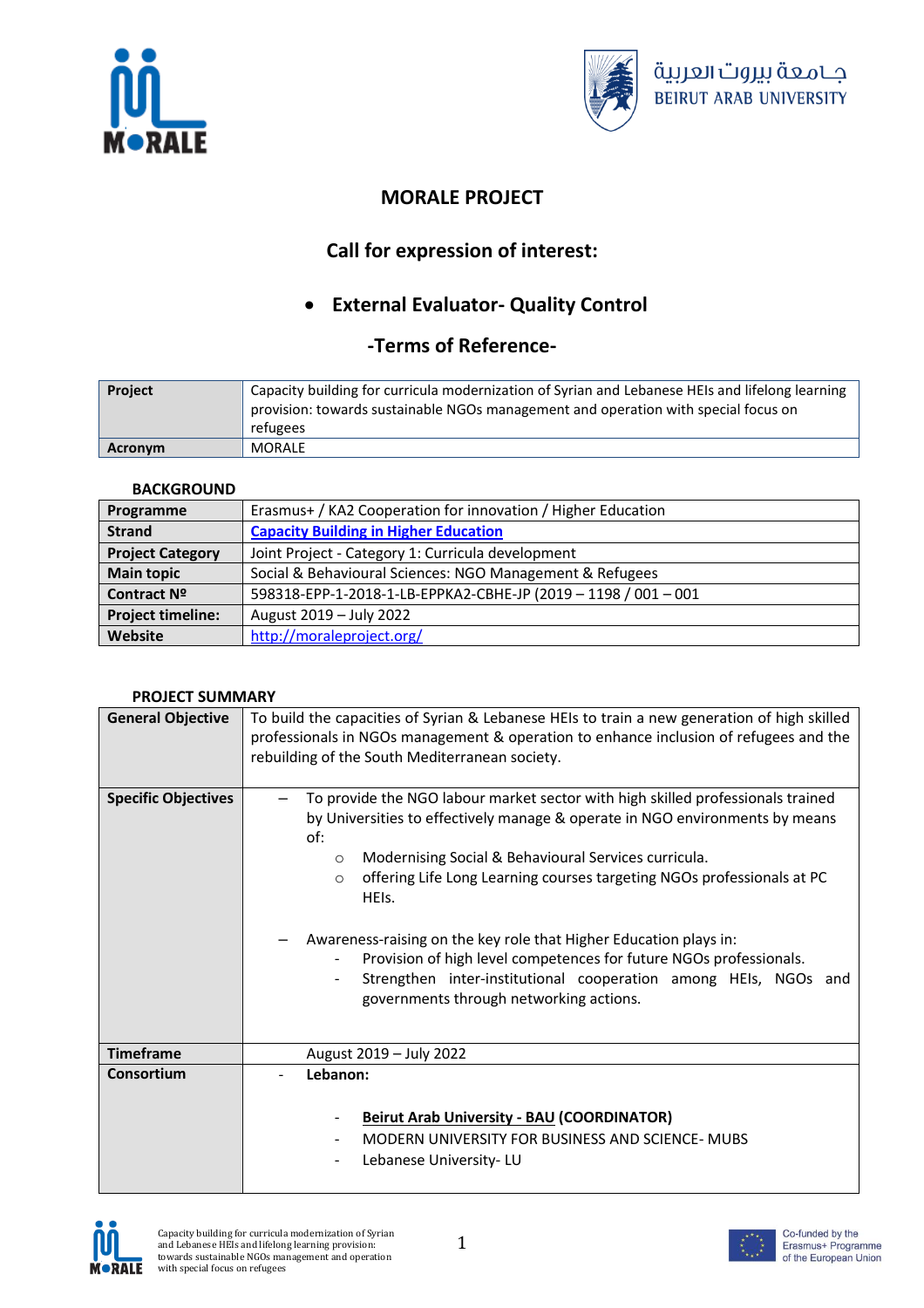| Syria:                                                                         |                                                                                                                                                                                                                                                                        |
|--------------------------------------------------------------------------------|------------------------------------------------------------------------------------------------------------------------------------------------------------------------------------------------------------------------------------------------------------------------|
| $\blacksquare$<br>$\blacksquare$<br>$\overline{\phantom{a}}$<br>$\blacksquare$ | International University for Science and Technology (IUST)<br>Arab International University (AIU)<br>DAMASCUS UNIVERSITY (DU)<br>Sham Higher Institute for Islamic Sciences, Arabic Language<br>Alrashied Association - ARA<br><b>European Union:</b>                  |
| $\blacksquare$<br>۰.<br>$\blacksquare$<br>$\sim$                               | UNIVERSIDAD DE ALICANTE - UA - (Spain)<br>CARL VON OSSIETZKY UNIVERSITAET OLDENBURG-UOL- (Germany)<br>ALMA MATER STUDIORUM - UNIVERSITA DI BOLOGNA-UNIBO - (Italy)<br>ASTIKI MI KERDOSKOPIKI ETAIREIA KAIMI KUBERNITIKI ORGANOSI FOUR<br>ELEMENTS-4ELEMENTS - (Greece) |



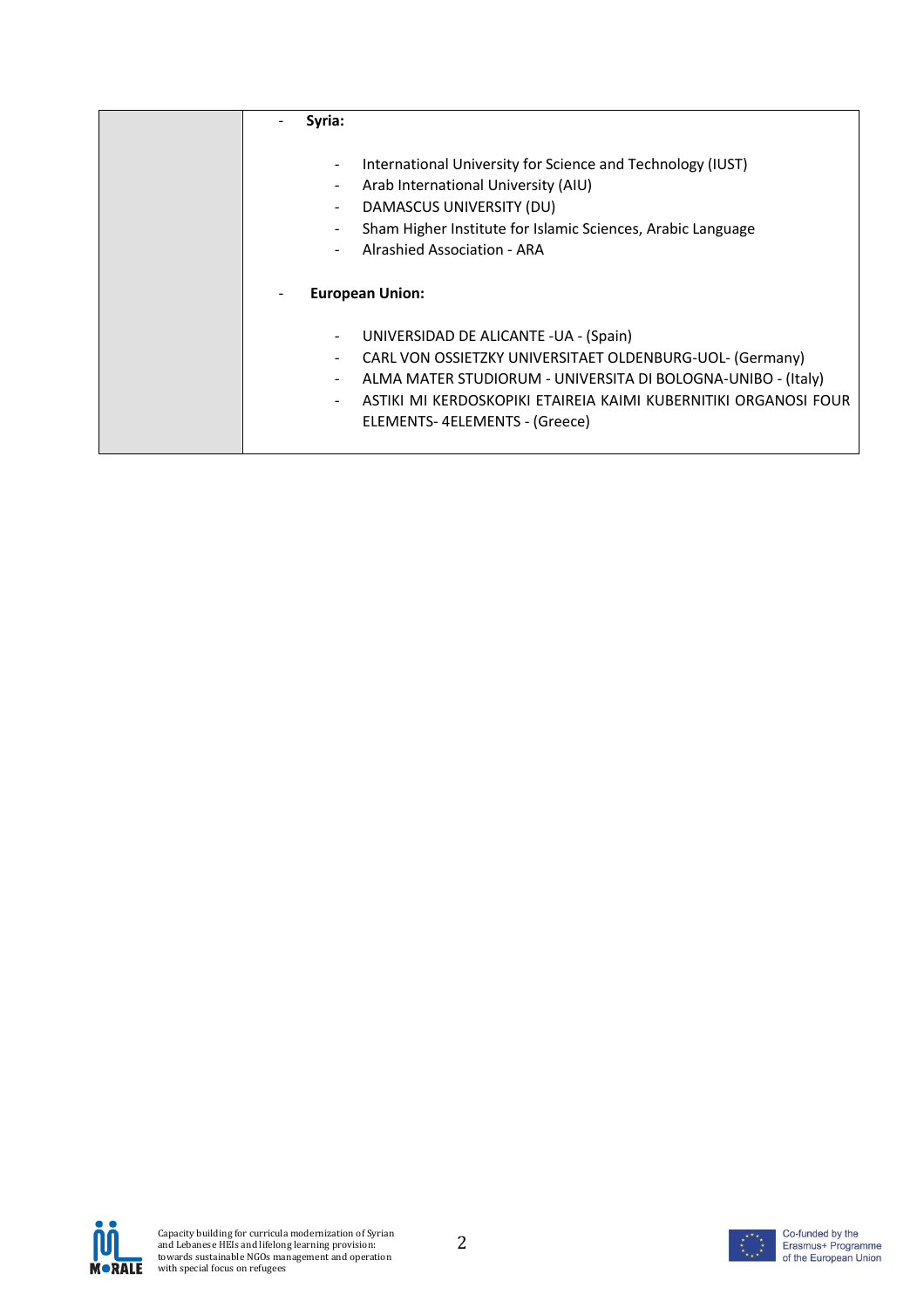| <b>EXTERNAL</b><br><b>PROJECT</b><br><b>QUALITY</b><br><b>CONTROL</b> | BEIRUT ARAB UNIVERSITY (BAU) as coordinator of the MORALE<br>project is looking for an EXTERNAL EVALUATOR to carry out<br>Quality Assurance monitoring activities focusing on MORALE<br>project activities at two stages:                                                                                                                                                                                                                                                                                                                                                                                                                                                                                                                                          |
|-----------------------------------------------------------------------|--------------------------------------------------------------------------------------------------------------------------------------------------------------------------------------------------------------------------------------------------------------------------------------------------------------------------------------------------------------------------------------------------------------------------------------------------------------------------------------------------------------------------------------------------------------------------------------------------------------------------------------------------------------------------------------------------------------------------------------------------------------------|
|                                                                       | 1. At interim report stage (February 2021), evaluating<br>activities implemented by MORALE up to that date and<br>providing formative feedback to orientate further project<br>action for the last period of project implementation.                                                                                                                                                                                                                                                                                                                                                                                                                                                                                                                               |
|                                                                       | 2. At final report stage (July 2022), evaluating outcomes,<br>results and impact of the whole MORALE project at<br>individual, institutional and societal level as well as<br>providing a set of recommendations<br>to<br>ensure<br>sustainability and exploitation of project results.                                                                                                                                                                                                                                                                                                                                                                                                                                                                            |
| <b>Objectives</b>                                                     | The result of this external evaluation will provide:                                                                                                                                                                                                                                                                                                                                                                                                                                                                                                                                                                                                                                                                                                               |
|                                                                       | Examination of the effectiveness of the cooperation<br>٠<br>relationship within the MORALE Consortium.<br>Analysis of the impacts, objectives and efficiency of<br>٠<br>MORALE project actions, and thereby, account for them.<br>of this<br>analysis within<br>Contextualization<br>specific<br>$\bullet$<br>circumstances<br>which the<br><b>MORALE</b><br>project<br>in<br>is is<br>embedded.<br>Formulation of lessons learnt for the next phase of the<br>$\bullet$<br>implementation (at interim<br>project<br>report)<br>and<br>exploitation/sustainability of MORALE project results (at<br>final report stage).<br>Advice to inform evidence-based decision-making within<br>the framework of the MORALE project and posterior<br>sustainability actions. |
| <b>Principles</b>                                                     | The evaluation of the MORALE project is guided by the following<br>principles <sup>1</sup> :                                                                                                                                                                                                                                                                                                                                                                                                                                                                                                                                                                                                                                                                       |
|                                                                       | <b>Transparency:</b> The process, data, findings, conclusions<br>and recommendations of all evaluations will be made<br>available for the public.                                                                                                                                                                                                                                                                                                                                                                                                                                                                                                                                                                                                                  |
|                                                                       | Independence: Evaluation will be carried out by an                                                                                                                                                                                                                                                                                                                                                                                                                                                                                                                                                                                                                                                                                                                 |

<sup>-</sup><sup>1</sup> Adapted from EUROPEAN COMMISSION, *Evaluation matters-The evaluation policy for European union development co-operation*, Brussels, 2015. ISBN: 978-92-79-39391-4.



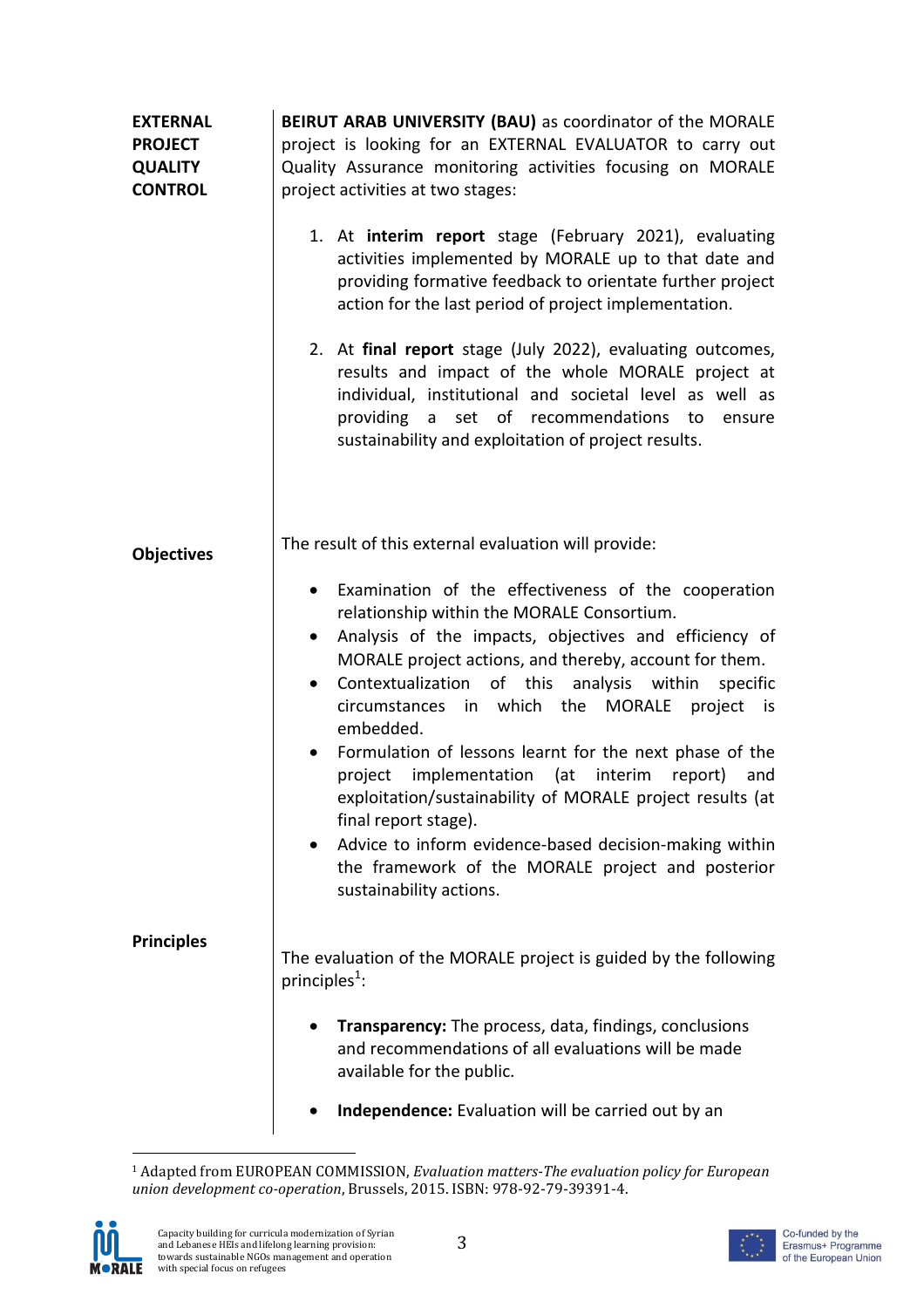|                               | impartial expert who gives assessment based on sound<br>evidence.                                                                                                                                                                                                |
|-------------------------------|------------------------------------------------------------------------------------------------------------------------------------------------------------------------------------------------------------------------------------------------------------------|
|                               | <b>Ethics:</b> The rights and dignity of all evaluation<br>$\bullet$<br>stakeholders are respected.                                                                                                                                                              |
|                               | <b>Quality:</b> Evaluation provides robust and credible<br>$\bullet$<br>evidence-based conclusions.                                                                                                                                                              |
|                               | Utility: Evaluation provides critical information and<br>$\bullet$<br>recommendations to improve MORALE project actions.                                                                                                                                         |
| Focus &<br><b>Methodology</b> | EXTERNAL EVALUATOR will coordinate with the University of<br>Alicante and 4ELEMENTS as co-leaders of the WP7-Quality<br>Assurance to carry out their activities. It will also keep<br>Coordinator (BAU) and MORALE consortium informed of his/her<br>activities. |
|                               | <b>FOCUS:</b>                                                                                                                                                                                                                                                    |
|                               | • All MORALE project activities and results at both stages,<br>taking into account impacts on main beneficiaries and<br>other stakeholders.                                                                                                                      |
|                               | METHODOLOGY <sup>2</sup> :                                                                                                                                                                                                                                       |
|                               | 1 <sup>st</sup> Stage:                                                                                                                                                                                                                                           |
|                               | Selection of the External Expert (December 2020).                                                                                                                                                                                                                |
|                               | Validation of External Evaluation methodology with the<br>MORALE consortium (December 2020).                                                                                                                                                                     |
|                               | Document review by the EXTERNAL EVALUATOR of all<br>activities until Interim Report stage (January 2020).                                                                                                                                                        |
|                               | Implementation of the necessary evaluation mechanisms<br>(e.g. surveys, interviews with partners, etc) for the<br>Interim Report evaluation (January 2021).                                                                                                      |
|                               |                                                                                                                                                                                                                                                                  |

<sup>1</sup> <sup>2</sup> Activities schedule can be modified by External Evaluator in agreement with the Consortium and also in attention to project implementation, specially taking into consideration the disruption generated by the COVID-19 pandemic in MORALE countries of implementation.



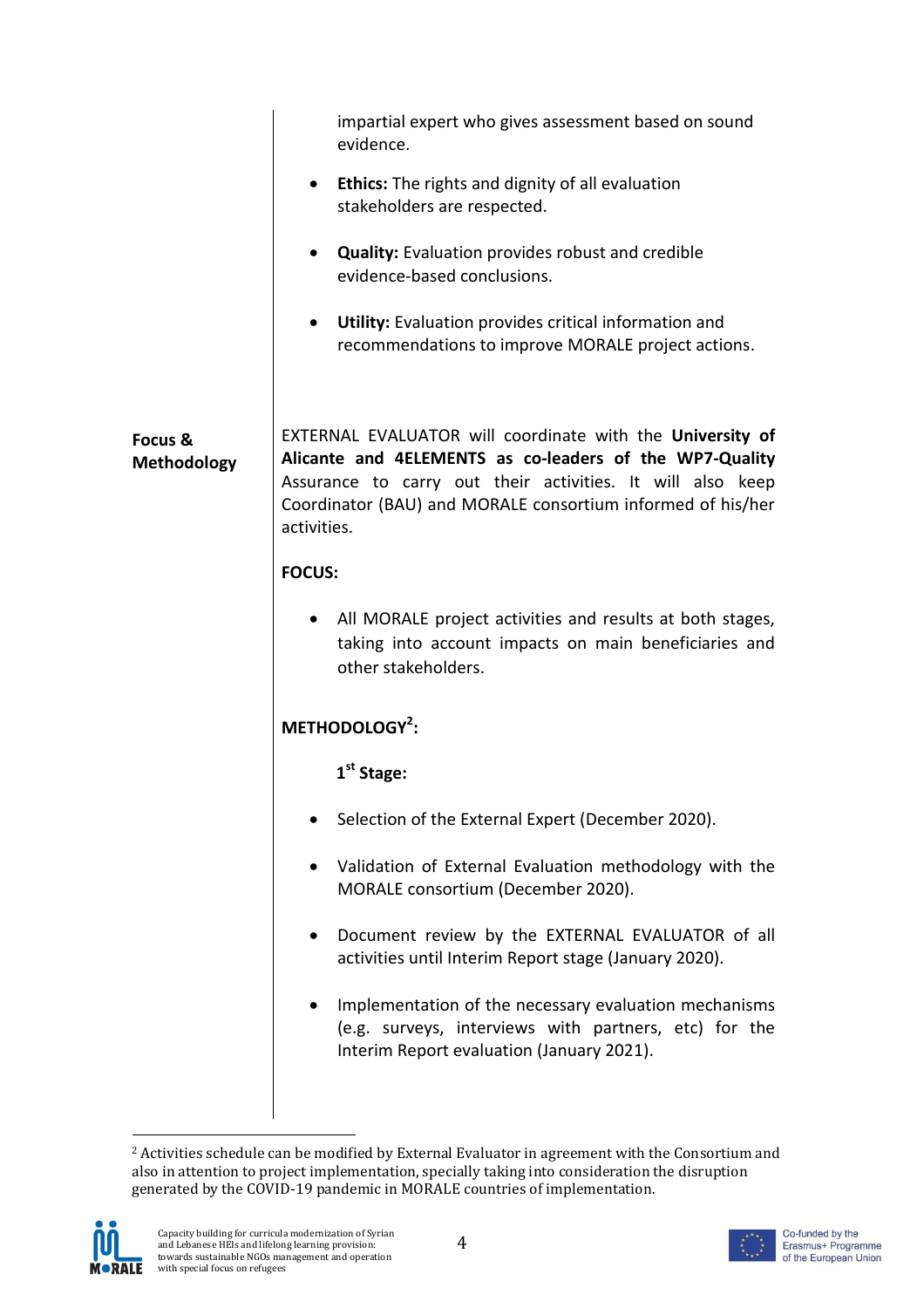|                                         | Delivery of the 1 <sup>st</sup> External Evaluation Report at Interim<br>stage, including specific recommendations for next<br>MORALE project implementation period (February 2021).                                                                                                                                                                                                                                 |
|-----------------------------------------|----------------------------------------------------------------------------------------------------------------------------------------------------------------------------------------------------------------------------------------------------------------------------------------------------------------------------------------------------------------------------------------------------------------------|
|                                         | $2nd$ Stage:                                                                                                                                                                                                                                                                                                                                                                                                         |
|                                         | Document review by the EXTERNAL EVALUATOR of all<br>activities until Final stage (April 2022).                                                                                                                                                                                                                                                                                                                       |
|                                         | Implementation of the necessary evaluation mechanisms<br>(e.g. surveys, interviews with partners, etc) for the Final<br>Report evaluation (May 2021).                                                                                                                                                                                                                                                                |
|                                         | Participation in Final Supra Regional Conference in Beirut<br>$\bullet$<br>(specific dates to be determined) (Jun 2022).                                                                                                                                                                                                                                                                                             |
|                                         | • Delivery of the 2 <sup>nd</sup> External Evaluation Report at Final<br>stage with specific recommendation on strategy for<br>project sustainability and exploitation results (July 2022).                                                                                                                                                                                                                          |
| <b>CONTENTS</b>                         | EXTERNAL EVALUATOR is expected to deliver the following<br>documentation as a result of his/her work:                                                                                                                                                                                                                                                                                                                |
|                                         | Methodology to conduct external evaluation validated by<br>the MORALE Consortium.                                                                                                                                                                                                                                                                                                                                    |
|                                         | Evaluation report at interim repot stage.                                                                                                                                                                                                                                                                                                                                                                            |
|                                         | Evaluation report at final report stage.                                                                                                                                                                                                                                                                                                                                                                             |
| <b>SOURCES OF</b><br><b>INFORMATION</b> | In order to carry out their activities, EXTERNAL EVAUATOR could<br>draw upon the following sources:                                                                                                                                                                                                                                                                                                                  |
|                                         | Project website<br>Project proposal<br>$\overline{\phantom{0}}$<br><b>Dissemination materials</b><br>Official reports<br>Project outputs & deliverables<br>$ \,$<br>Minutes of the Management meetings<br>$\equiv$<br>Interview with project members<br>Surveys among project beneficiaries<br>Internal project documentation<br>$\equiv$<br><b>Internal Quality Assurance Reports</b><br>Contact with beneficiaries |
|                                         | EXTERNAL EVALUATOR will not only be restricted for his/her                                                                                                                                                                                                                                                                                                                                                           |

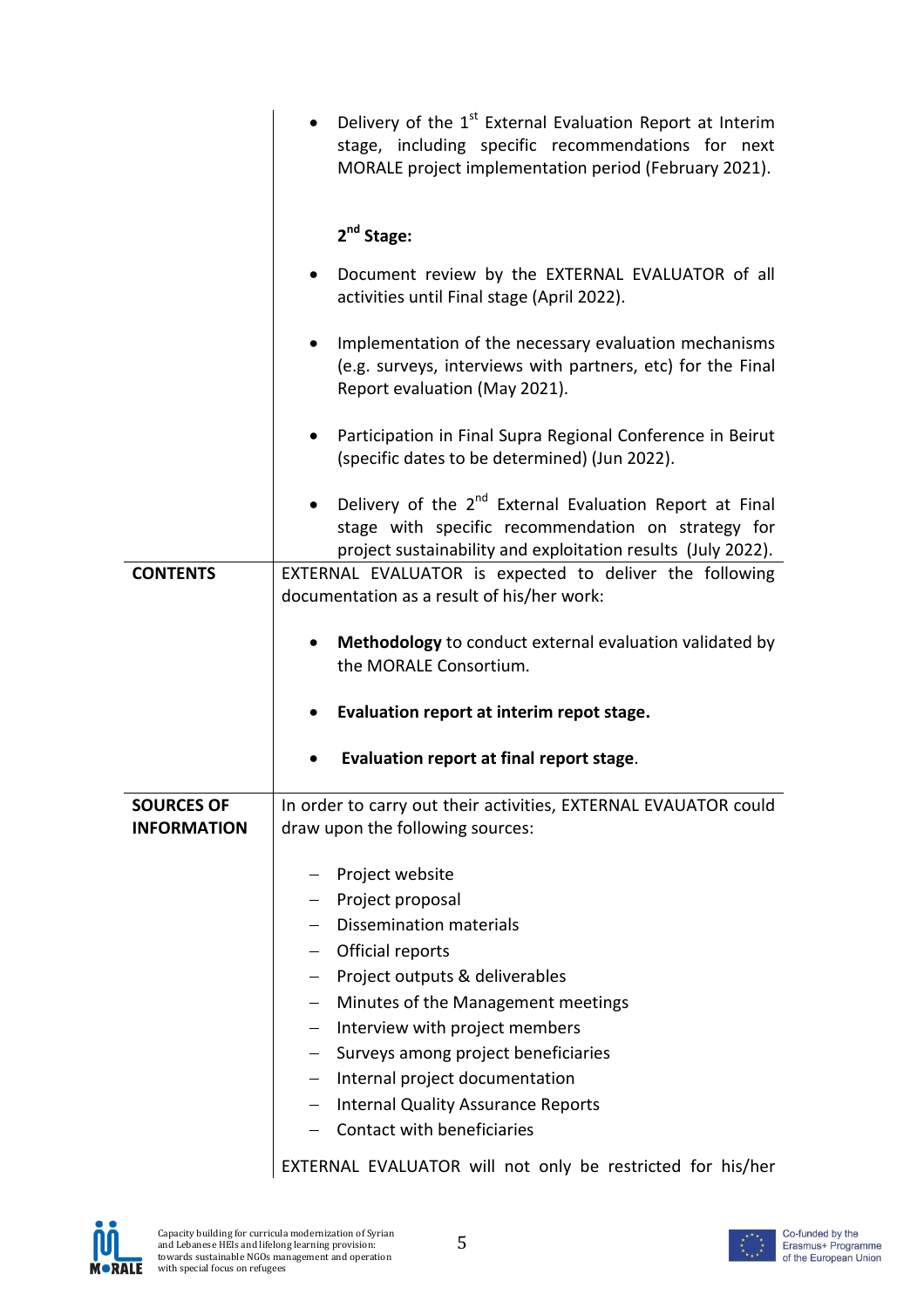|                                     | activities to the above list and can propose alternatives sources<br>of information. EXTERNAL EVALUATOR must coordinate with<br>Beirut Arab University (BAU) as MORALE project coordinator as<br>well as the University of Alicante (UA) and 4ELEMENTS as co-<br>leaders of the WP7-Quality Assurance.                                                                                                                                                                                                                                                                                                                                                                                                                                                                                                                                                                                                                                                                                                                                                                                                                                                                                                                                  |
|-------------------------------------|-----------------------------------------------------------------------------------------------------------------------------------------------------------------------------------------------------------------------------------------------------------------------------------------------------------------------------------------------------------------------------------------------------------------------------------------------------------------------------------------------------------------------------------------------------------------------------------------------------------------------------------------------------------------------------------------------------------------------------------------------------------------------------------------------------------------------------------------------------------------------------------------------------------------------------------------------------------------------------------------------------------------------------------------------------------------------------------------------------------------------------------------------------------------------------------------------------------------------------------------|
| <b>SELECTION</b><br><b>CRITERIA</b> | EXTERNAL EVALUATOR will be selected<br>by the<br>MORALE<br>Consortium, taking into consideration the following criteria:                                                                                                                                                                                                                                                                                                                                                                                                                                                                                                                                                                                                                                                                                                                                                                                                                                                                                                                                                                                                                                                                                                                |
|                                     | <b>CURRICULUM VITAE of the EXTERNAL EVALUATOR:</b><br>1.<br>Experience in the field of international development<br>$\circ$<br>and NGOs management & operation.<br>Experience working with Higher Education Institutions<br>$\circ$<br>in Lebanon and Syria and/or the South Mediterranean<br>region.<br>Experience in the evaluation of international<br>$\circ$<br>cooperation / capacity building projects, specifically<br>-KA2<br>Erasmus+<br>programme<br>Cooperation<br>for<br>innovation-Higher Education.<br>Fluency in English (capacity to work in Arab and French<br>$\circ$<br>will be positively evaluated)<br>External Evaluation METHODOLOGY PROPOSAL which<br>2.<br>includes the following components:<br><b>Quality Control Monitoring Matrix.</b><br>$\circ$<br>Causal pathway explanation of MORALE project<br>$\circ$<br>actions from an evaluation perspective.<br>Evaluation criteria, metrics and indicators.<br>$\circ$<br>Strategy to provide formative recommendations for<br>O<br>project consortium at both evaluation stages<br>Workplan and evaluation activities roll-out at Interim<br>$\circ$<br>and Final report stage.<br>Workplan should include a tentative work days<br>$\circ$<br>distribution. |
|                                     | 3. BUDGET PROPOSAL detailing:<br>Fees for services.<br>$\circ$<br>Estimation of travel expenses.<br>$\circ$                                                                                                                                                                                                                                                                                                                                                                                                                                                                                                                                                                                                                                                                                                                                                                                                                                                                                                                                                                                                                                                                                                                             |
| <b>BUDGET</b>                       | Maximum amount of 7500 € to remunerate EXTERNAL<br><b>EVALUATOR services including:</b><br>Fees for external evaluation at Interim and Final<br>$\circ$<br>stage (up to 6000 Euros)<br>Travel expenses to participate in 1 final project<br>$\circ$                                                                                                                                                                                                                                                                                                                                                                                                                                                                                                                                                                                                                                                                                                                                                                                                                                                                                                                                                                                     |